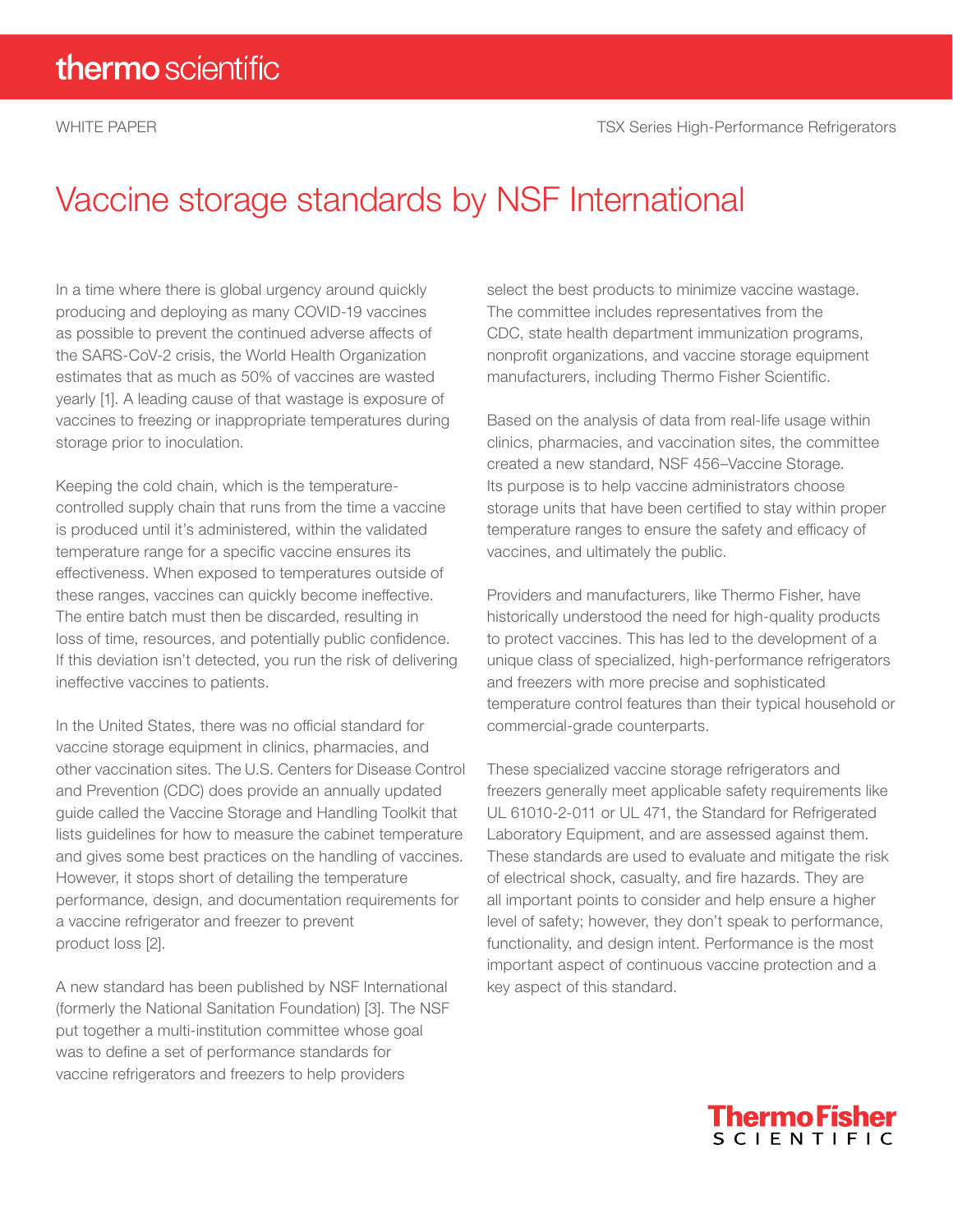A simple but important metric used to assess refrigeration performance is temperature uniformity, which is tested by measuring the maximum temperature difference between all points in a unit at any specific moment in time. In this example, we have a 20 cubic foot conventional laboratory/clinical grade refrigerator and a purpose-built high-performance vaccine refrigerator. Figure 1 shows the placements of open-air thermocouples within each cabinet. Table 1 and Table 2 show the corresponding data from a conventional refrigerator and a purpose-built Thermo Scientific™ TSX Series High-Performance Pharmacy Refrigerator, respectively.

As highlighted in Table 1, the temperature drops below 2°C at every single point in the cabinets of the conventional refrigerator unit. Meanwhile, the temperature stays within the 2–8°C range in the TSX Series refrigerator. In other words, vaccines stored in the conventional unit would be routinely exposed to freezing temperatures that would affect efficacy in every part of the cabinet. If you go by current CDC guidelines and use a single digital data logger with a weighted probe, depending on where you place the probe and how often readings are taken, you may not be aware that your vaccines are at risk.



Figure 1. Diagram showing temperature probe placements throughout the cabinets in a conventional refrigerator.

### MA1 | MA2 | MA3 | MA4 | MA5 | MA10 | MA11 | MA12 | MA13 | MA14 | MA15 **Average** | 4.3 | 4.3 | 4.3 | 4.3 | 4.2 | 4.0 | 3.9 | 3.9 | 3.8 | 3.9 | 3.8 **Maximum** 7.8 7.8 7.8 7.7 7.7 7.7 7.1 6.6 6.6 6.6 6.6 6.6 6.6 Minimum –2.7 | –2.2 | –2.6 | –2.3 | –3.3 | –1.8 | –0.7 | –0.8 | –0.6 | –0.6 | –1.2

|         | <b>MA20</b> | <b>MA21</b> | <b>MA22</b> | <b>MA23</b> | <b>MA24</b> | <b>MA25</b> |
|---------|-------------|-------------|-------------|-------------|-------------|-------------|
| Average | 3.7         | 3.9         | 3.9         | 3.8         | 3.9         | 3.8         |
| Maximum | 6.4         | 6.4         | 6.4         | 6.3         | 6.4         | 6.4         |
| Minimum | $-0.2$      | 0.5         | 0.8         | 0.3         | 0.8         | 0.5         |

### Table 2. Temperature map data (°C) from a TSX Series High-Performance Pharmacy Refrigerator.

|         | <b>MA1</b> | <b>MA2</b>               | <b>MA3</b>           | MA4                  | <b>MA5</b>                           | <b>MA10</b> | <b>MA11</b>                           | <b>MA12</b>   | <b>MA13</b> | <b>MA14</b> | <b>MA15</b>        |
|---------|------------|--------------------------|----------------------|----------------------|--------------------------------------|-------------|---------------------------------------|---------------|-------------|-------------|--------------------|
| Average | よっ<br>ు.ం  | ドク<br>$\cup$ . $\subset$ | $\sim$<br>$\cup$ . 1 | $\sim$<br>$\cup$ . I | $\sim$<br>U.                         | 5.0         | $\overline{\phantom{0}}$<br>Б,<br>U.Z | $\sim$<br>U.  | . ⊹         | 4.6         | $\sqrt{2}$<br>∪. I |
| Maximum | 6.6        | 6.4                      | 6.3                  | 6.4                  | 6.4                                  | 6.4         | 6.6                                   | $\sim$<br>◡.- | 6.4         | 6.0         | 6.6                |
| Minimum | 3.8        | 4.0                      | 3.9                  | 3.9                  | $\overline{\phantom{a}}$<br>$\cup$ . | ⌒<br>       | 38<br>U.C                             | U.            | U.U         | U.          | .54<br>U.T         |

|         | <b>MA20</b> | <b>MA21</b> | <b>MA22</b> | <b>MA23</b> | <b>MA24</b> | <b>MA25</b> |
|---------|-------------|-------------|-------------|-------------|-------------|-------------|
| Average | 5.0         | 5.6         | 5.1         | 5.3         | 5.1         | 5.1         |
| Maximum | 6.4         | 6.8         | 6.5         | 6.3         | 6.4         | 6.5         |
| Minimum | 3.4         |             | 3.6         | 4.4         | 3.8         | 3.6         |

## Table 1. Temperature map data (°C) from a conventional laboratory refrigerator.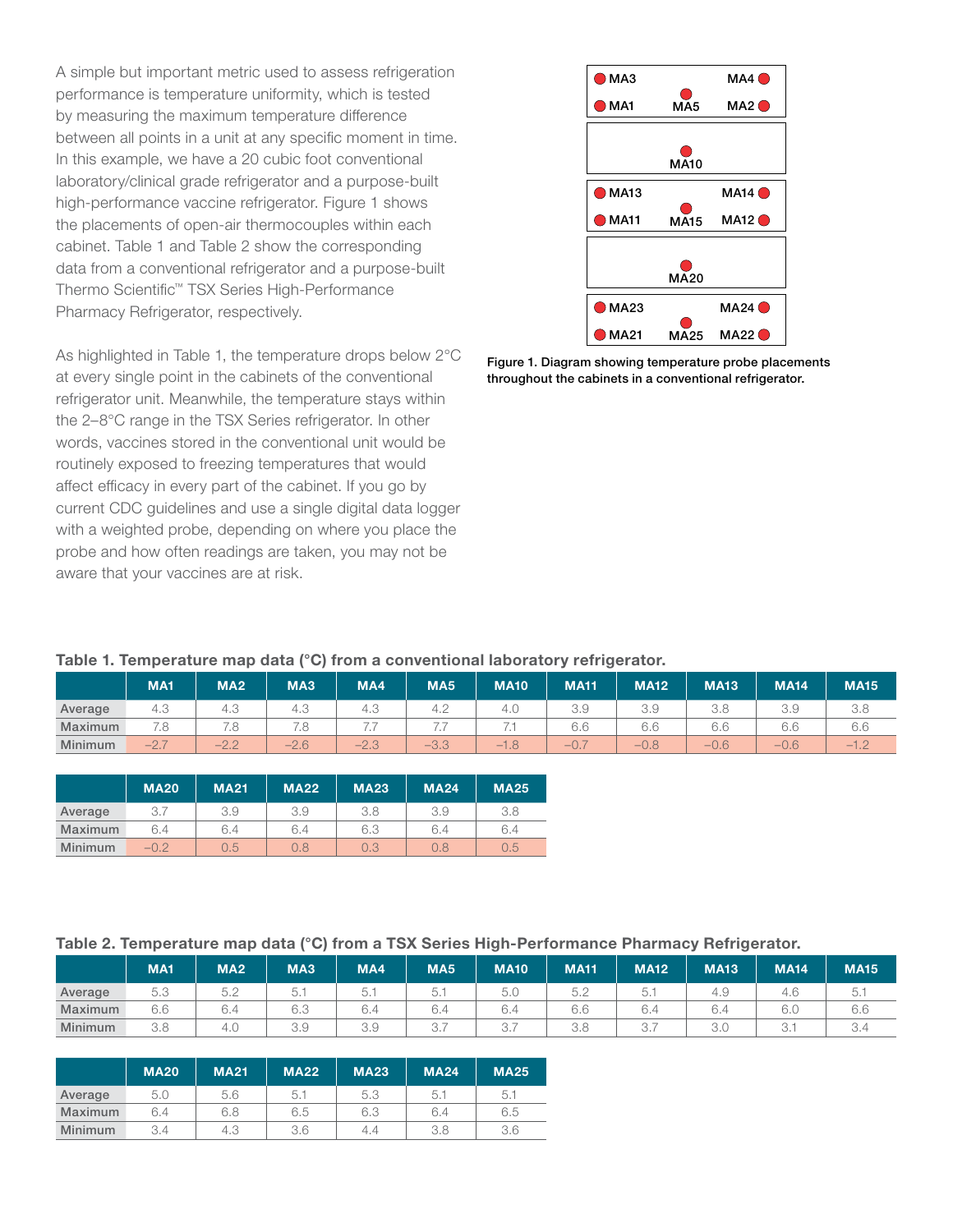Temperature uniformity can give a clear baseline understanding of how a refrigerator unit might perform, but it does not show how it will react to any environmental change or user interaction. The new standard from the NSF dictates the use of weighted probes to more accurately represent vaccine vials to gather performance data using a test method built to mirror typical usage. This test includes both long and short door-opening sessions as well as closed-door sessions. These tests include both empty and loaded cabinets and provide information about where the probes should be placed. This additional data helps show how typical use of vaccines in a clinic, hospital, or pharmacy will impact the performance of the storage unit, and inevitably the performance of the vaccines within.

Even within the vaccine class of refrigerators and freezers available today from multiple manufacturers, the performance, functionality, and design intent vary greatly. These new standards will help clearly define which products on the market are truly suitable for vaccine storage.

At Thermo Fisher, we've kept the protection of vaccines in mind while we innovate. That is why Thermo Scientific™ TSX Series High-Performance Refrigerators and Freezers are purpose-built to store critical products, like vaccines, that are sensitive to temperature variation. This series is intended to meet the forthcoming standards.

We looked closely at temperature performance in all parts of the usable spaces in the cabinets. While some manufacturers publish performance data, the methodology used to generate the data are often inconsistent, which could lead to an improper understanding of a product's capabilities. That is why it is crucial to understand the meaning and test methodology behind thermal performance data, including that of the TSX Series refrigerators and freezers.

To demonstrate the capabilities of our products, Thermo Fisher publishes technical data sheets (TDSs) for our cold-storage equipment. These are information sheets that summarize important data for our products. The thermal performance data section summarizes the typical performance of a specific model. The values listed are intended to be used to help assess whether the product is likely to meet the storage needs of a use case. The values are generated in a controlled environment, and the data are collected according to very specific test procedures.

Summarized on the TDS is the performance of the specific test unit used for the test (MSO Number). Important definitions in this section are:

- Average cabinet temperature: The average temperature of all the unweighted type T thermocouples (TCs) placed throughout the usable volume of the cabinet over the entire test period at the specified setpoint temperature.
- Peak variation from setpoint: The highest TC temperature difference over all locations and times of the entire cycle test period. It is simply the difference between the highest and lowest temperatures observed during closed-door testing of the sample unit.
- Uniformity: The maximum temperature difference between all TCs at any specific moment in time. We publish the average uniformity during the cycle portion of the test.
- Stability: The maximum temperature difference over the entire test for any specific location. The average stability during the cycle is the value published.
- 1-minute door open recovery: The time between the start of a 1-minute door opening and when the average of all the TCs is again below the setpoint.

Many products available today for vaccine storage may not meet the new standards developed by the NSF. For this reason, it is important to have discussions with your cold-storage providers now to understand their plans in supporting your ongoing need to properly protect the vaccines you store. At Thermo Fisher, we strive to provide our customers and partners with the products, services, and information they need to make the world healthier, cleaner, and safer.